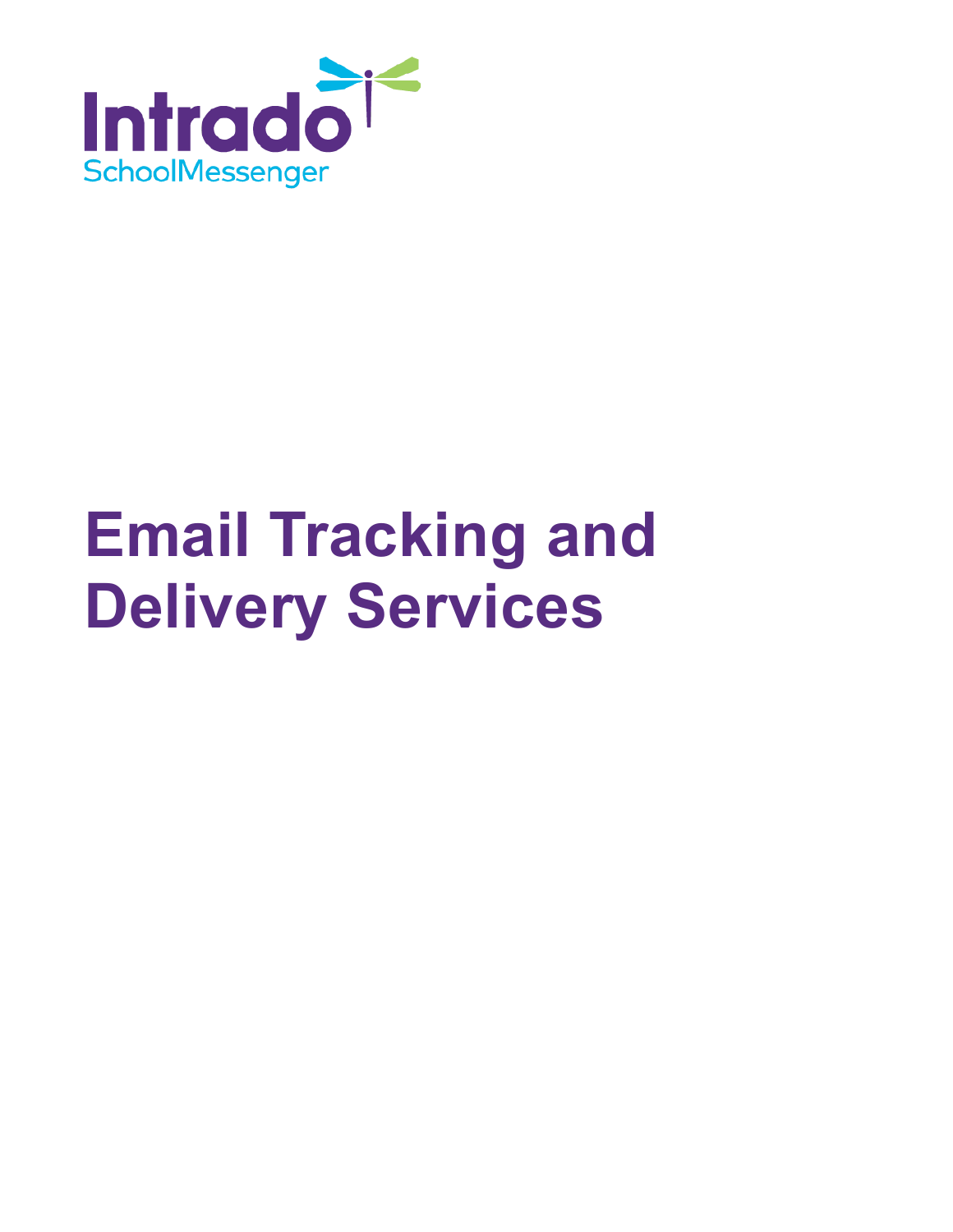

## **Contents**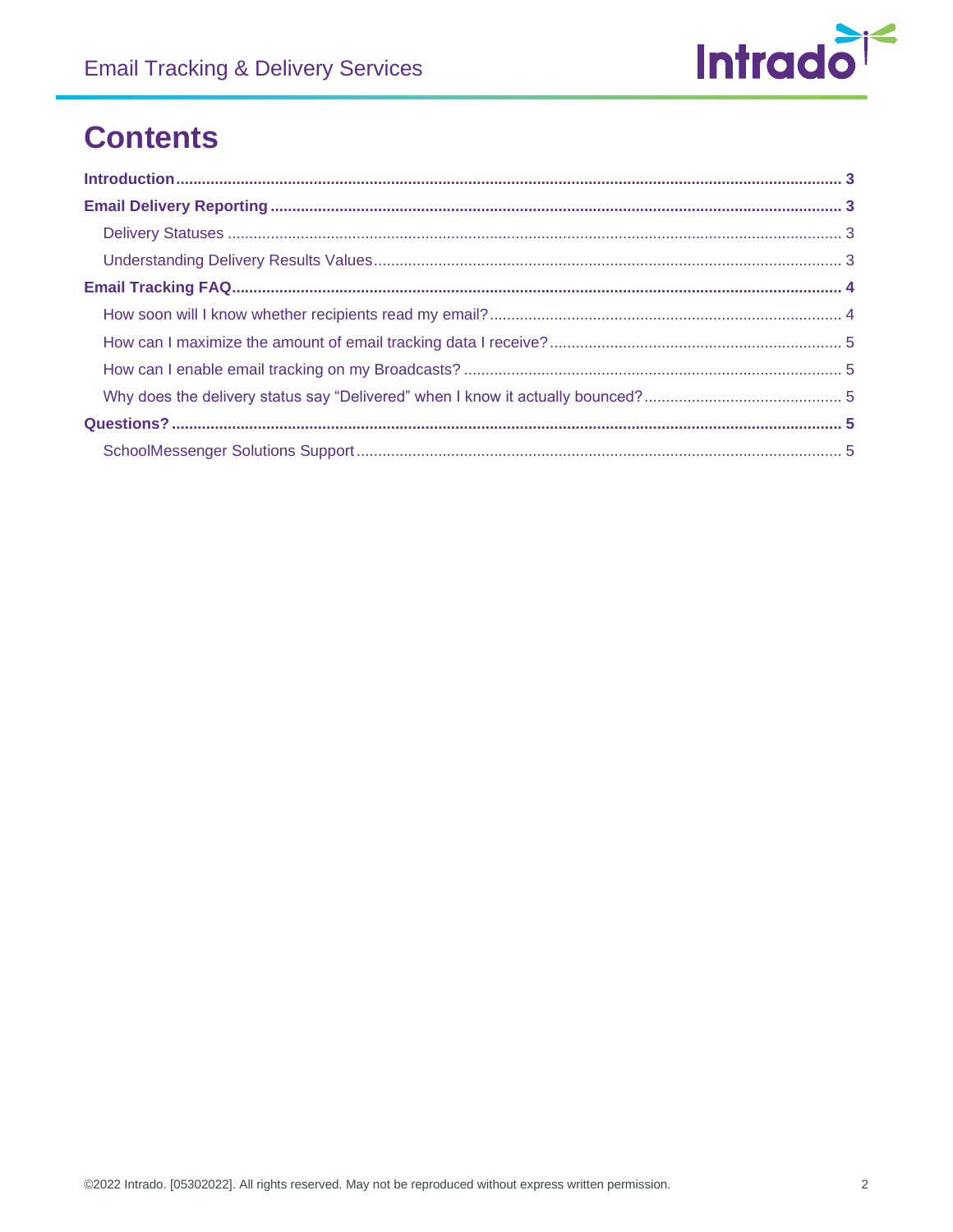

### <span id="page-2-0"></span>**Introduction**

We have removed a bit of the mystery around just what happens to an email message after you click "Send Now".

Detailed reporting features let you be certain that your email was successfully delivered, and if it was not, you can see why it failed. This includes letting you know whether a recipient's email address is invalid, making it easier for you to know which recipients need to update their contact information.

In addition to knowing that your email was successfully delivered, the email tracking feature helps you gain insight into how many email recipients actually opened the emails you are sending. You can also use this information to learn about your message recipients' reading behaviors, such as which types of emails are most frequently read and which are not.

# <span id="page-2-1"></span>**Email Delivery Reporting**

We have added the ability to collect much more granular data about the delivery status of your email messages. You'll see not only whether an email was delivered successfully, but what went wrong if it wasn't. Invalid email addresses are also labeled as such, enabling you to know which recipients need to update their contact information.

#### <span id="page-2-2"></span>**Delivery Statuses**

You'll find a column in your Email Log reports named **Delivery Results** which can display several possible values describing the delivery status of your email messages.

The following screenshot highlights the **Delivery Results** column in an example Email Log report.

| <b>Attempts</b> | Last<br><b>Attempt</b>    | <b>Delivery</b><br><b>Results</b> |
|-----------------|---------------------------|-----------------------------------|
|                 | May 11, 2017<br>$9:44$ am | <b>Delivered</b>                  |
|                 | May 11, 2017<br>$9:44$ am | Delivered                         |
|                 | May 11, 2017<br>$9:44$ am | Delivered                         |

#### <span id="page-2-3"></span>**Understanding Delivery Results Values**

The **Delivery Results** column may contain one of several values, including the values you may be familiar with from previous versions.

As our system tracks an email's delivery progress, the statuses move forward to the next stage of delivery and do not move backwards. For example, once our systems receive a **Delivered** status, the status cannot update to a **Bounced** status.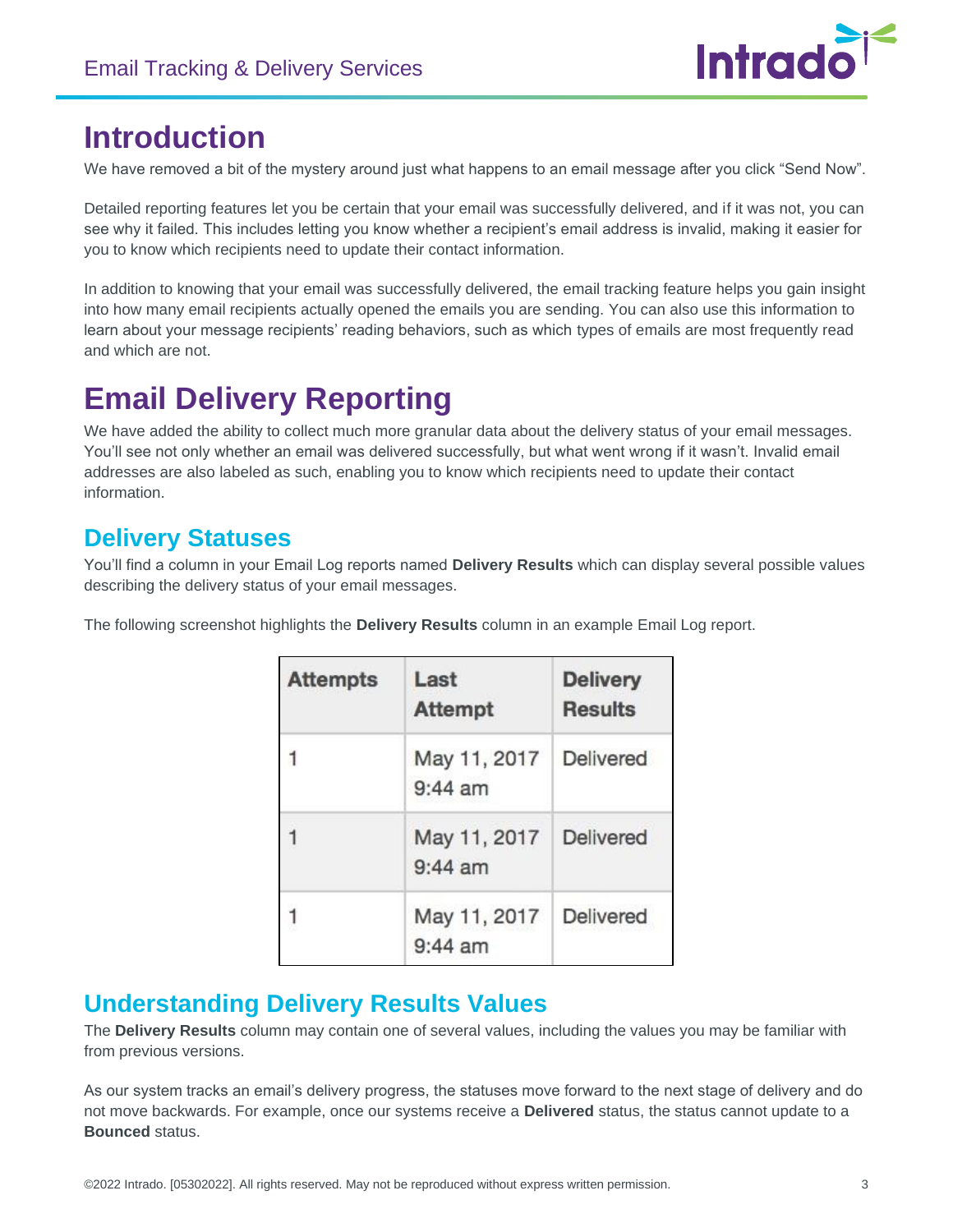

| <b>Delivery Status</b>                                                                                                                                   | <b>Meaning</b>                                                                                                                                                                                                                                                                                                                                      |  |
|----------------------------------------------------------------------------------------------------------------------------------------------------------|-----------------------------------------------------------------------------------------------------------------------------------------------------------------------------------------------------------------------------------------------------------------------------------------------------------------------------------------------------|--|
| <b>Blocked</b>                                                                                                                                           | The email address the system was trying to contact is on the Blocked Email<br>list.                                                                                                                                                                                                                                                                 |  |
| <b>Bounced</b>                                                                                                                                           | We were unable to deliver the email to the recipient's email address due to<br>some problem with the recipient's email service provider.                                                                                                                                                                                                            |  |
| <b>Duplicate</b>                                                                                                                                         | After sending an initial message, the system will flag an email address as<br>Duplicate if it is encountered again in the same Broadcast.                                                                                                                                                                                                           |  |
| <b>Failed</b>                                                                                                                                            | We were unable to deliver an email to this recipient's email address because it<br>is invalid.                                                                                                                                                                                                                                                      |  |
| <b>No Email Selected</b>                                                                                                                                 | The recipient's email address was not associated with the Broadcast type. For<br>example, if a recipient's email address were associated only with emergency<br>Broadcasts and not general notifications, a general notification with an email<br>message component and a list including the recipient would result in No<br><b>Email Selected.</b> |  |
| <b>Soft Bounced</b>                                                                                                                                      | Our attempts to deliver the email to this recipient have failed so far, but we're<br>still trying. This can happen if the recipient's inbox is full or if there is some<br>temporary problem with their email server.                                                                                                                               |  |
| <b>Unsent</b>                                                                                                                                            | The email hasn't been sent to the recipient yet.                                                                                                                                                                                                                                                                                                    |  |
| <b>Sent</b>                                                                                                                                              | The email has been sent to the recipient's email address, but we haven't<br>received any more information from the recipient's email server yet. Many<br>emails with a status of sent may actually be successfully delivered but since<br>we have not received confirmation from the recipient's mail server, we<br>categorize it as sent.          |  |
| <b>Delivered</b>                                                                                                                                         | We have received confirmation from the recipient's email server that the email<br>was successfully delivered.                                                                                                                                                                                                                                       |  |
| The email was opened by the recipient. You can use this result to determine<br>Opened<br>how many recipients are interacting with your email broadcasts. |                                                                                                                                                                                                                                                                                                                                                     |  |

# <span id="page-3-0"></span>**Email Tracking FAQ**

#### <span id="page-3-1"></span>**How soon will I know whether recipients read my email?**

<span id="page-3-2"></span>Naturally, not everyone will read your email message immediately. Response values are constantly updated whenever the recipient is viewing the email. With this in mind, you can start viewing the report as soon as you send the Broadcast, but it may take some time to see the complete delivery results.